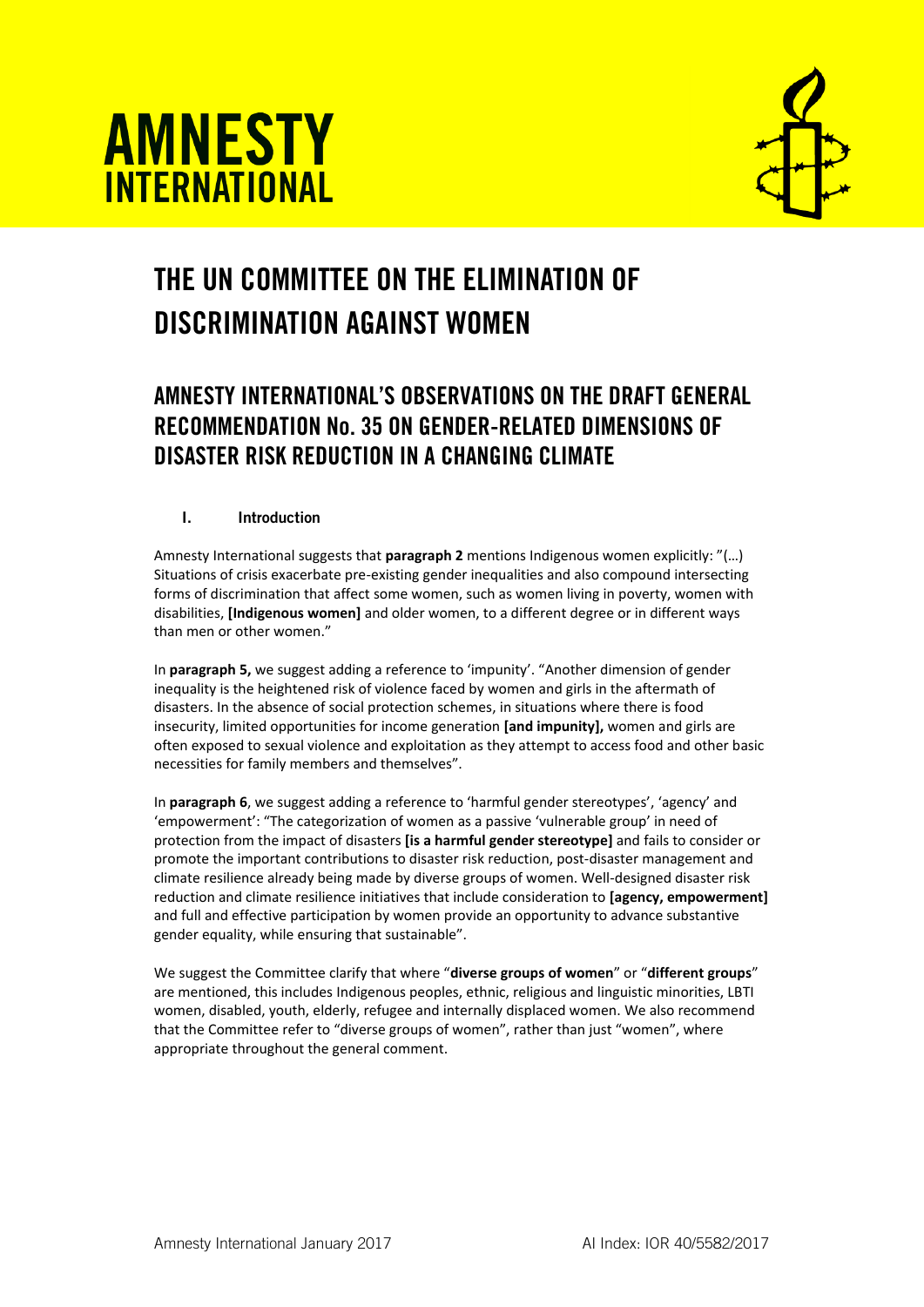# II. Objectives and scope

Amnesty International is concerned that the wording "The General Recommendation does not cover the gender-related dimensions of climate change adaptation and mitigation in general. It focuses on the obligations of States parties and other stakeholders under the Convention to take effective measures..." may be misread to say that mitigation does not fall within 'obligations of State parties.'

We suggest that the Committee include a new paragraph affirming that **"[States parties are obliged under the Convention to take all appropriate measures, including reducing greenhouse gas emissions to the most feasible extent, to prevent and mitigate climate change. The impact of climate change will be felt within and beyond each State's borders<sup>1</sup> . It will cause significant damage and failure to mitigate is likely to increase the frequency and intensity of climaterelated disasters. Climate change has disproportionate negative impact on women and girls, and undermines the achievement of gender equality. Each State party has an element of control over the promotion and protection of the human rights of people affected by climate change since the State can limit greenhouse gas emissions caused by actors within its jurisdiction. Therefore, each state that fails to take adequate steps within its ability therefore fails to uphold its obligations under CEDAW].**

In **paragraph 12** we suggest substituting "implementing **gender-sensitive** disaster risk reduction policies" for **"[gender responsive]".**

# III. The CEDAW Convention and other relevant international frameworks

In **paragraph 15** we suggest adding Goal 3: "important targets on gender equality in Goal 5 and **[Goal 3],** as well as…"

#### IV. General principles of the CEDAW Convention applicable to disaster risk reduction in a changing climate

In **paragraph 19(a)** we suggest adding reference to female-headed households: "(a) Equality and non-discrimination, with priority being accorded to the most marginalized groups of women and girls, such as those from indigenous and minority groups, women and girls with disabilities, **[female-headed households]**, older women, women and girls living in poverty in both rural and urban settings, and migrants and refugees".

# A. Equality and non-discrimination

In **paragraph 21**, Amnesty International suggests substituting gender-sensitive policies for 'gender responsive' policies: "including the adoption of participatory and **gender-sensitive policies** related to disaster risk reduction strategies and programmes across every sector" for "**[gender responsive policies]**".

-

<sup>&</sup>lt;sup>1</sup> The Committee has previously affirmed that obligations of States under CEDAW apply to "persons" within their territory or effective control, even if not situated within the territory". CEDAW Committee, 'General Recommendation 28 on the Core Obligations of States Parties under Article 2' (2010), CEDAW/C/GC/28 para. 12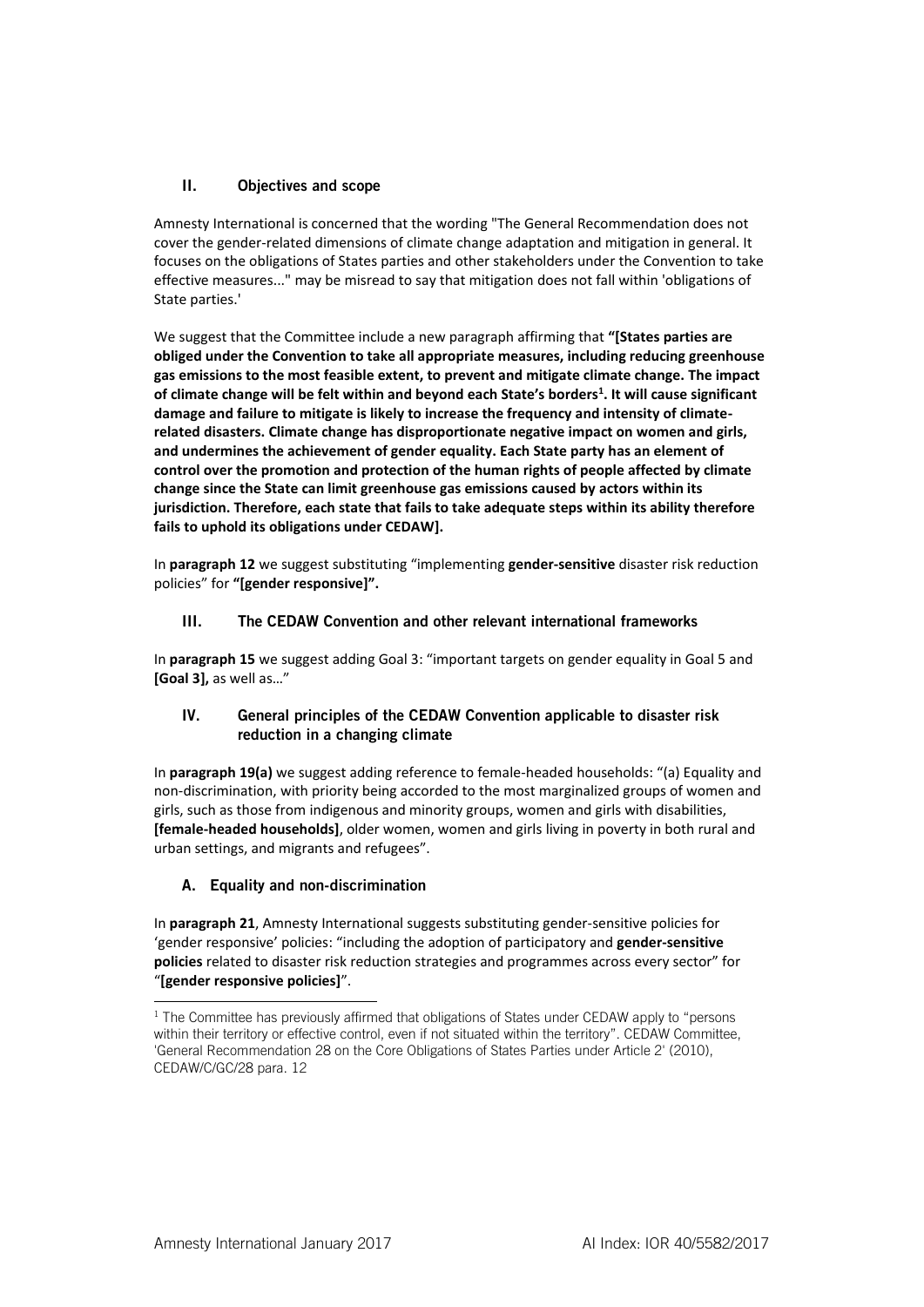In **paragraph 22**, we suggest developing the section on intersectional forms of discrimination to state: "**[Intersectional forms of discrimination based on other attributes such as age, economic status, marital status, disability, migration status, sexual orientation and gender identity, indigenous or minority status, may limit access to education, information, political power, resources, and assets for preventing disaster or for recovering from the effects of disasters, including climate change associated impacts. The barriers that women facing intersectional forms of discrimination may experience realizing their rights in this context may differ in form or severity from those faced by other people, including other women, and may be less visible. Different or additional action may be required to ensure women facing intersectional forms of discrimination can access their rights. Special consideration should therefore be given to the situation of women facing intersectional discrimination in disaster risk reduction efforts, including in relation to participation and empowerment, the development of relevant policy and plans at all stages, allocation of resources, the provision of capacity building, and the creation of any special temporary measures]**".

We also propose that the Committee introduce an additional paragraph between **paragraphs 24 and 25** regarding women temporarily accommodated in camps: **"[The particular needs of women and girls may not be adequately taken into account where women and men are temporarily accommodated in camps, bunkhouses or other temporary forms of accommodation post-disaster, particularly where such accommodation is designed without the participation of diverse groups of women. Women may be reluctant to leave their tents or unable to realize their right to freedom of movement or access their other rights when camp designs are not gender and culturally [and disability] responsive (where for example, purdah walls are not prioritized, or bathrooms are too exposed) or may be more at risk to violence]".**

In **paragraph 25 (c),** we suggest adding a reference to 'family friendly initiatives'. "They should measure women's unpaid productive and care work to design policies and programmes to reduce and redistribute the burden (e.g. awareness raising programs on equal sharing of domestic work and unpaid care work, **[family friendly initiatives],** introduction of time saving measures, and inclusion of appropriate technologies and infrastructure)". We also ask the Committee to clarify the meaning and context of "time-saving measures" as those per se do not necessarily challenge traditional gender roles and/or relief women of particular tasks and allow them to dedicate time to their own priorities.

# B. Participation and empowerment

In **paragraph 30 (a), (c) and (e)** we suggest adding a reference to diverse groups of women: "Adopt targeted temporary special measures as set out in article 4 of the Convention as one element of a coordinated and continuously monitored strategy to achieve the equal participation of **[diverse groups of women]** in all sectors related to disaster risk reduction".

In **paragraph 30 (c)**: "Promote the equal representation of **[diverse groups of women]'** in disaster risk reduction fora at the national, local and community level to enable them to influence disaster risk reduction policy and implementation.

In **paragraph 30 (e**)**:** "Allocate adequate resources to building **[and strengthen]** leadership capacities of **[diverse groups of]** women and create an enabling environment to strengthen their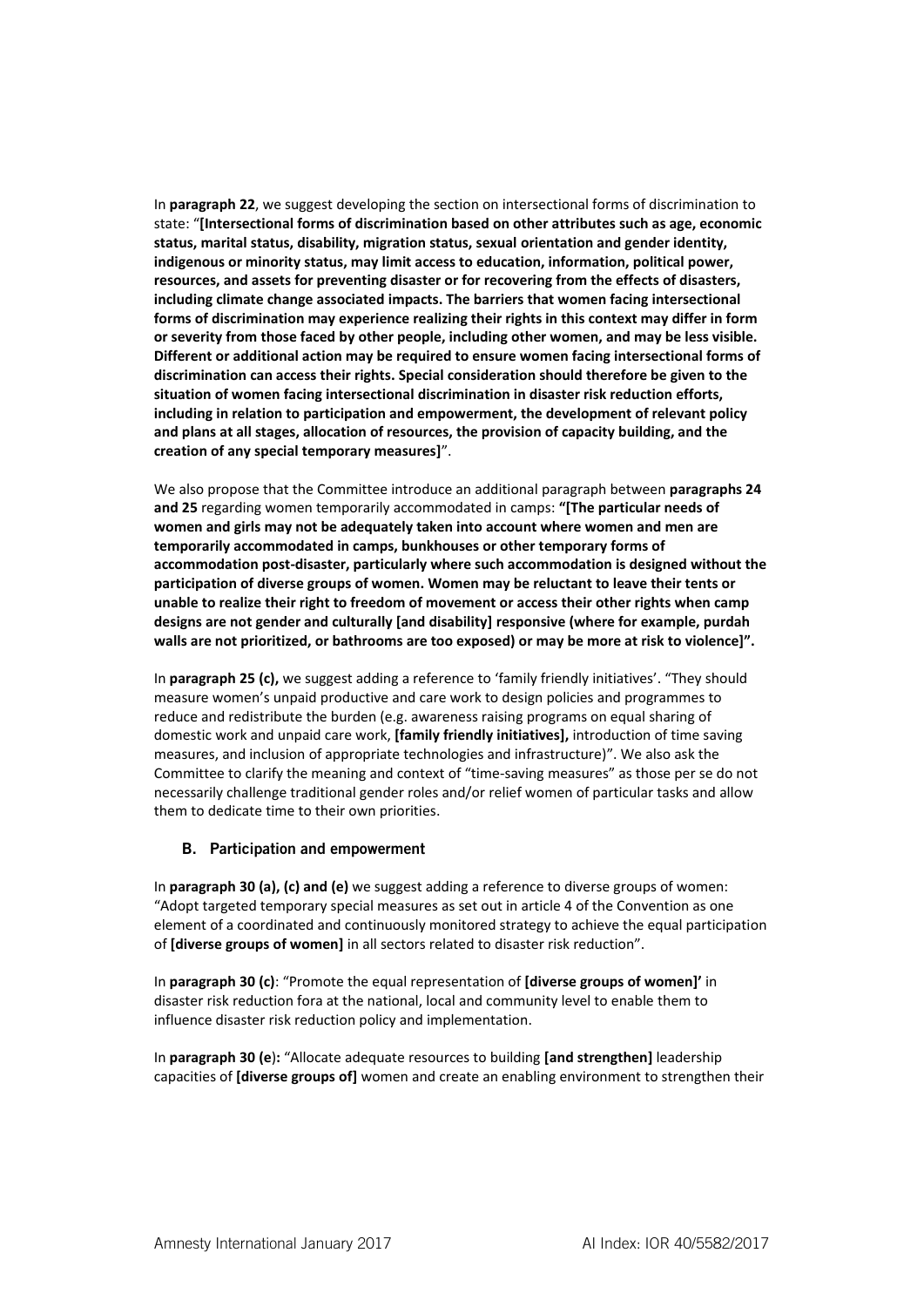active and substantive role in disaster risk reduction **[and climate change]** at all levels and across all relevant sectors".

In **paragraph 30,** we suggest adding a subparagraph (f) that states**: "[Ensure women and girls can exercise their sexual and reproductive rights, have access in particular to sexual and reproductive health information and services, and protection from violence; these are the foundational elements which facilitate women's participation and empowerment in the realm of climate change]".**

V. Key Convention provisions that address disaster risk reduction in a changing climate

#### B. Policy coherence

In **paragraph 36**, we suggest adding a sub-clause **(e)** along the following lines**:** "**[Ensure disaster risk reduction policies factor in the particular situation of women, men, girls and boys in detention, in care homes, and in orphanages, particularly in relation to safety audits, evacuation plans and post-crisis response**.**]**".

In **paragraph 36(c),** we suggest including a reference to autonomies and Indigenous leadership structures after "subnational government **[(including autonomies and all leadership structures of indigenous peoples, and ethnic, religious and linguistic minorities)]".**

#### C. Resources

**In paragraph 37**, we suggest substituting the reference to 'gender-sensitive programmes' with 'gender responsive programmes': "that increase women's exposure to the harmful impact of disaster risks and to **gender-sensitive** programmes specifically targeted at climate change adaptation and disaster risk reduction" for **"[gender responsive]"**.

# D. Business Actors and Extra-Territorial Obligations

In this section we suggest adding a paragraph to the effect: **[Companies have a responsibility to respect human rights wherever they operate. [1] In order to meet this responsibility they should have a human rights due diligence process in place directed to identifying, preventing and mitigating impact on human rights enjoyment (or promotion or protection) which may be associated with their activities. [2] This includes reducing the carbon emissions associated with their operations. Companies that operate in a disaster-prone area should undertake enhanced due diligence to identify and prevent or mitigate the particular risks to human rights enjoyment which may be associated with their activities in the event of a disaster. This process should be implemented in a non-discriminatory and gender responsive manner and with due regard to the different risks and challenges that may be faced by women and men. [3] Companies should also ensure their activities do not exacerbate those risks or the severity of the impacts. They should have emergency mechanisms in place so that in the event of a disaster they can respond swiftly and effectively to minimise or remediate harm. In addition,**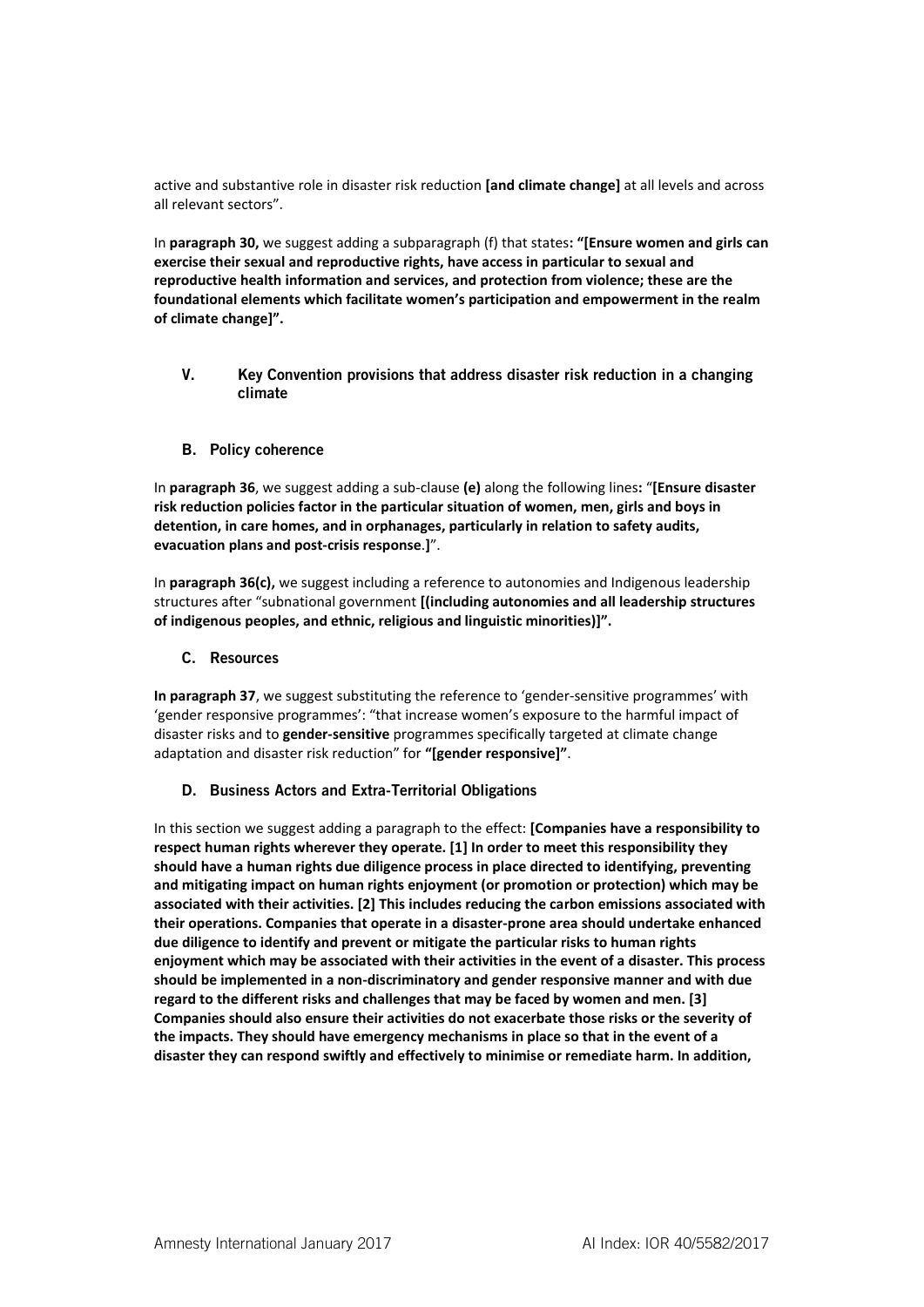**they must fully cooperate with local and national authorities and any international bodies invited by the government to provide assistance] <sup>2</sup> .** 

In **paragraph 39,** we suggest the following addition in relation to corporate responsibility**:** "(…) To ensure that private sector initiatives in the field of disaster-risk reduction and climate adaptation promote and protect women's human rights, they must be participatory, gender-responsive and subjected to continuous human rights-based monitoring and evaluation. **[Private or publicprivate initiatives, including in the context of the Sustainable Development Agenda, must take be implemented within a framework that guarantees corporate respect for human rights and effective accountability if the private actors involved infringe on human rights]".**

# E. Capacity Development and access to technology

In **paragraph 41**, we suggest substituting "gender sensitive" for "**[gender responsive]**".

In **paragraph 42(a),** in addition to ensuring that early warning systems are gender responsive, we also suggest adding **"[and to men, women, boys and girls who may otherwise be overlooked or particularly vulnerable, including in detention, care homes and orphanages]".**

In **paragraph 42(d),** we suggest adding a reference to equality, gender stereotypes and discrimination: "awareness- raising among men and women, girls and boys on gender [**equality],** roles, [**gender stereotypes, discrimination],** rights and capacities in relation to disaster risk reduction and climate resilience**".**

# VI. Thematic areas of concern

# A. Health

In **paragraph 47**, we propose that the Committee consider adding a recommendation calling on States parties to **"[take steps to ensure that women and girls have access to essential pre- and post-natal care and new-born care, which can be particularly precarious in times of disaster]**".

We suggest the Committee to change the reference in **paragraph 47 (c)** of "sexually transmitted diseases" to **"[sexually transmitted infections]**". This language is used by WHO and UNAIDS.

# B. Adequate standard of living

In **paragraph 48 and 51 (a)** we suggest adding "**[and girls]**" after "women".

# D. Social protection

In **paragraph 57(a)** we suggest substituting "gender sensitive" for "**[gender responsive]**".

<sup>2</sup> Suggested footnotes to the suggested text:

<sup>[1]</sup> See UN Guiding Principles on Business & Human Rights; and OECD Guidelines for Multinational Enterprises.

<sup>[2]</sup> UN Guiding Principles on Business and Human Rights, Principles 15(b) and 17.

<sup>[3]</sup> UN Guiding Principles on Business and Human Rights, Principle 18 and Commentary.